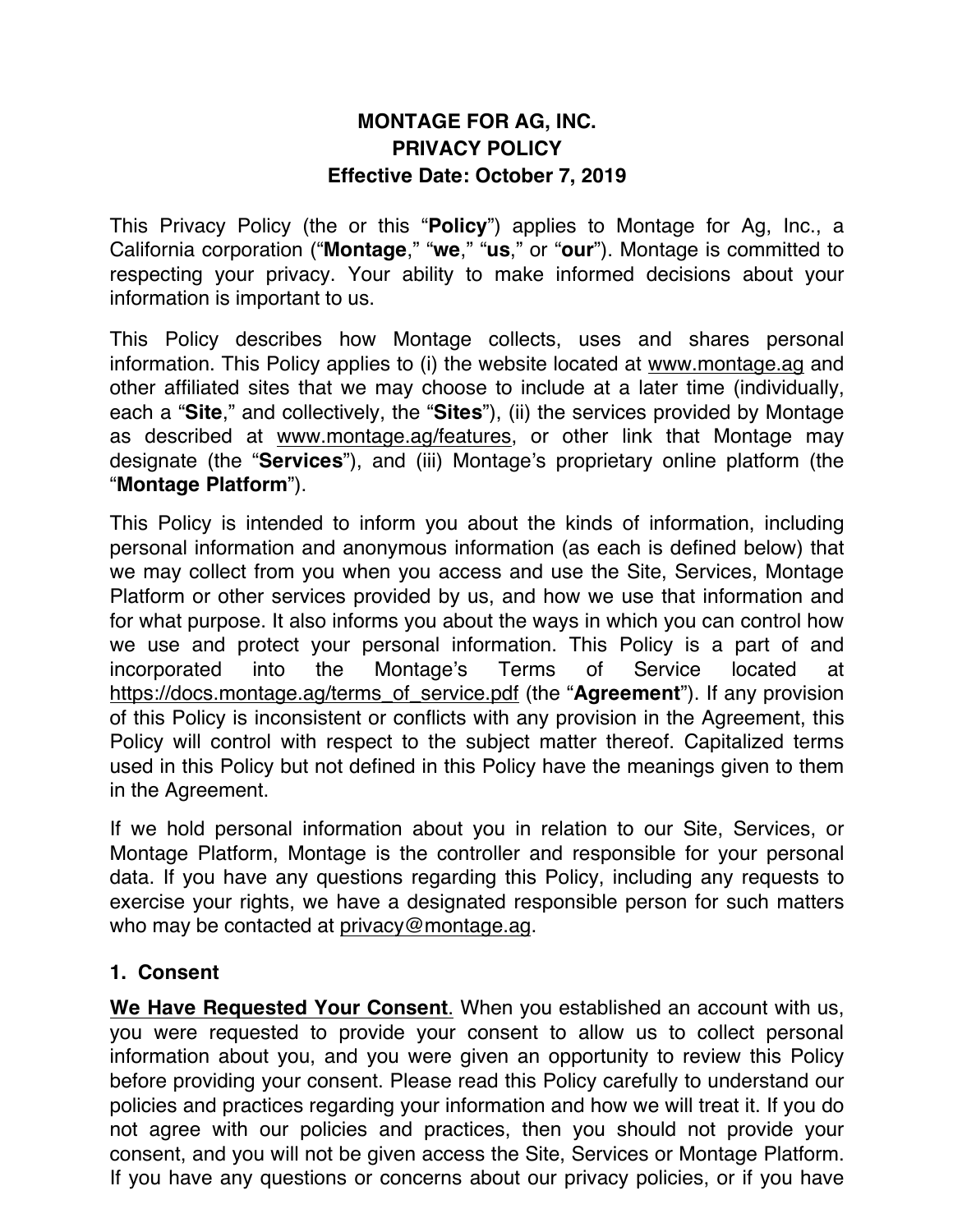previously provided your consent and wish to withdraw it, please contact us via email at privacy@montage.ag or by mail at: Montage for Ag, Inc. 2344 Tulare Street, Suite 200, Fresno, California 93721, Attn: Privacy.

## **2. Protecting Your Privacy**

We do not share, rent or sell your account information to any third party, except as expressly set forth in this Policy. Please help us protect your privacy by keeping your account information safe. Do not disclose your account password or login information to anyone and change it periodically. If you find that your account is being accessed by an unauthorized individual, please contact us immediately at privacy@montage.ag.

### **3. Types of Information We Collect**

Personal information means information that allows someone to identify or contact you and can include, for example, an individual's first and last name, phone number, and e-mail address. Non-personal (Anonymous) information means information that does not directly identify you and does not, by itself, permit the identification of individual persons. We collect both personal information and anonymous information.

| <b>Context</b>                     | <b>Types of Data and Purpose for Collection</b>                                                                                                                                                                                                                                                       |
|------------------------------------|-------------------------------------------------------------------------------------------------------------------------------------------------------------------------------------------------------------------------------------------------------------------------------------------------------|
| Account<br>Registration            | We collect your first name, last name, e-mail address,<br>password, phone number, mailing address, location and<br>contact information when you create an account in order<br>to interact with you.                                                                                                   |
| E-mail<br>Interconnectivity        | If you receive e-mail from us, we may use certain tools<br>to capture data related to when you open our message<br>or click on any links or banners it contains in order to<br>verify receipt.                                                                                                        |
| Log-in / Use of<br><b>Services</b> | When you view our Site, log in to any of our websites, or<br>utilize any of our online services or platform, we collect<br>your web request, IP address, browser type, location<br>and other browsing information in order to better interact<br>with you and improve your online experience with us. |
| <b>Third Party</b><br>Integrations | Whenever you access our Site, Services or Platform, we<br>may use one or more Third-Party Integrations (listed in<br>section 8 below). These Third-Party Integrations may                                                                                                                             |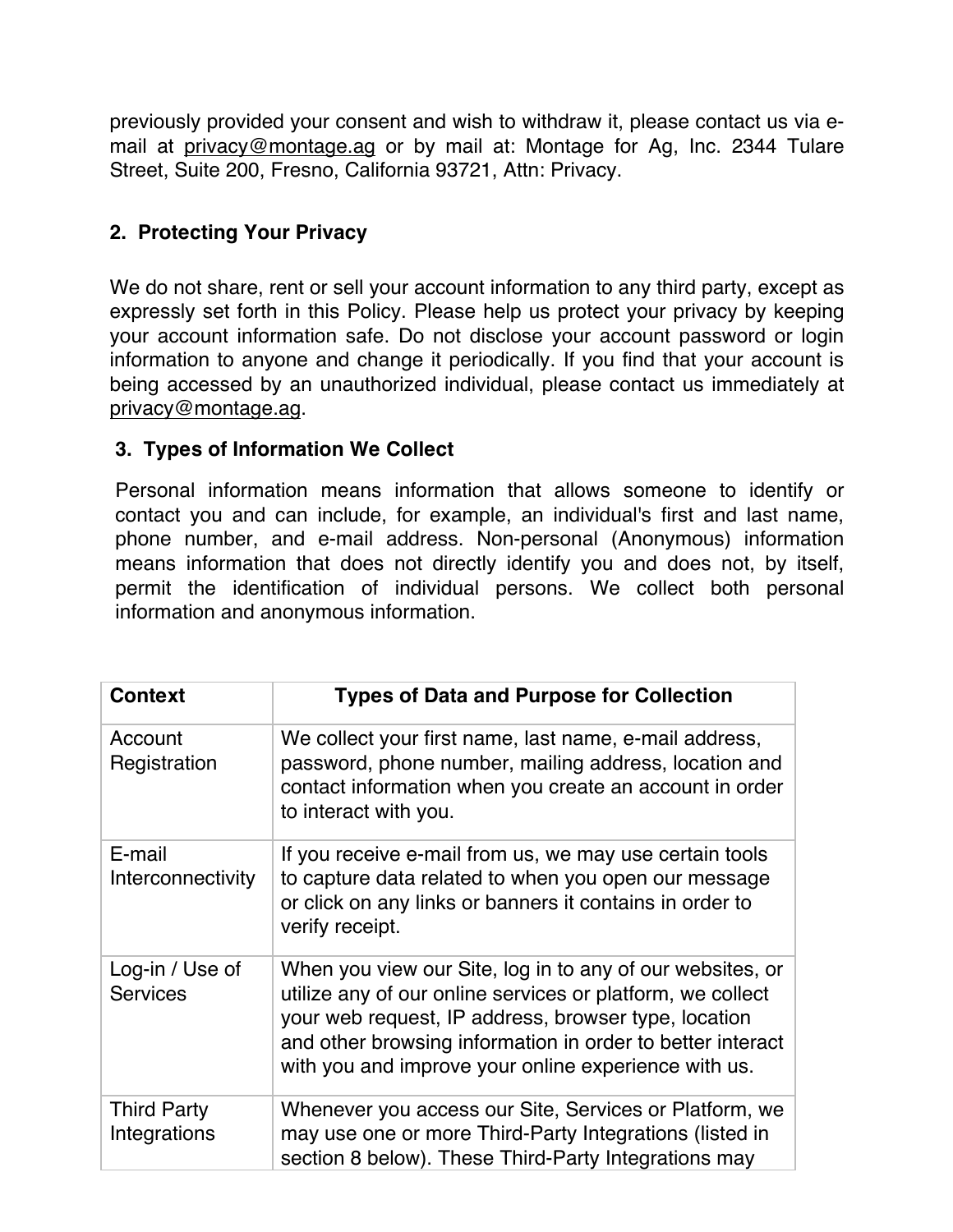|                                    | collect information about you and your interactions with<br>us, including your user ID, e-mail address, first and last<br>name, location, IP address, browser type, actions you<br>take, web sites you visit, browsing history, etc. The<br>information collected by each Third-Party<br>Integration is subject to the privacy policy of each<br>Third Party integration (links to each of these<br>policies are provided in section 8 below). We may<br>receive some or all of the above information from the<br>Third-Party Integrations in order to provide our Services<br>to you, and to improve your online experience with us.                                                     |
|------------------------------------|-------------------------------------------------------------------------------------------------------------------------------------------------------------------------------------------------------------------------------------------------------------------------------------------------------------------------------------------------------------------------------------------------------------------------------------------------------------------------------------------------------------------------------------------------------------------------------------------------------------------------------------------------------------------------------------------|
| <b>Third Party</b><br>Applications | If you use third-party application programs (or "apps")<br>with our Services, whenever you visit, access, use, or<br>interact with any such third-party apps, we may receive<br>information from the third-party app, including<br>information about the actions you take while using such<br>third-party apps in order to provide our Services to you.<br>The information collected by any third-party app is<br>subject to the privacy policy of that third-party. A list<br>of third-party providers that we may use in providing our<br>Site, Services and Montage Platform is set forth in<br>section 8 below, along with links to the privacy policies<br>of each such third party. |
| Payments                           | We use a third-party payment processor (listed in<br>section 8 below) that will collect, on our behalf, your<br>name, billing address, your complete credit card<br>information, or your bank account information. They will<br>provide us with your name, address and confirmation of<br>payment, but they will not share any of your credit card<br>or banking information with us.                                                                                                                                                                                                                                                                                                     |
| Feedback/Suppo<br>rt               | If you provide us feedback or contact us for support, we<br>will collect your first name, last name, e-mail address,<br>any information requested in our feedback or contact<br>forms, as well as any other content included in any e-<br>mail or feedback you send to us.                                                                                                                                                                                                                                                                                                                                                                                                                |

In addition to the information that we collect from you directly, we may also receive information about you from other sources, including third parties, business partners, our affiliates, or publicly available sources.

## **4. Use and Processing of Your Personal Information**

In addition to the uses described above, we use your personal information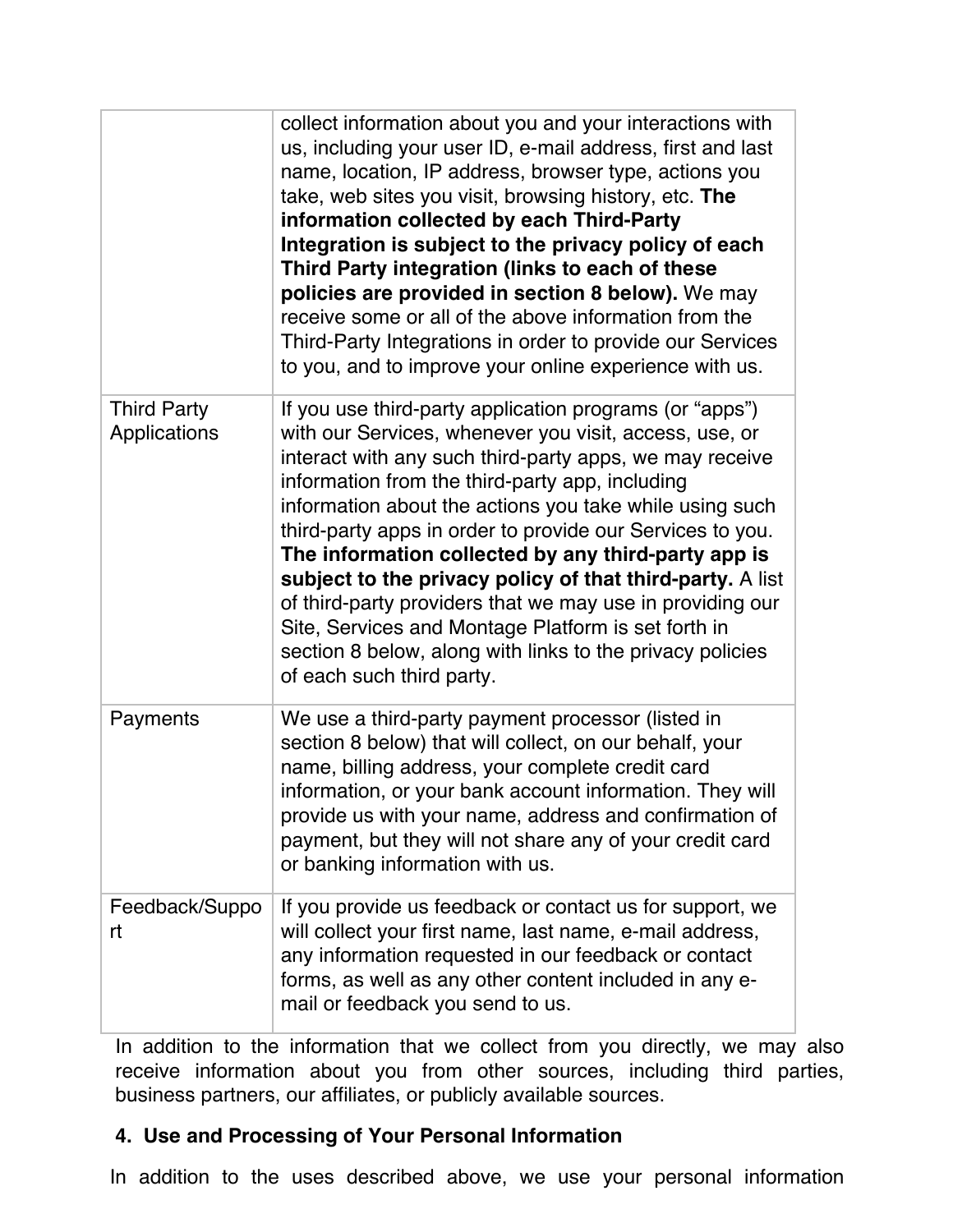sometimes combined with anonymous information in the following ways:

- to identify you when you visit our websites;
- to set up, maintain and track your account;
- to contact you, communicate with you, or respond to you when you contact us;
- to provide our Services to you, to fulfill your requests, and to improve our Services;
- to improve our internal operations or software, and improve the content of our software;
- to improve our Site, Services, Montage Platform and the interaction between our Services and Third-Party Integrations;
- to notify you about updates to the Site, Services and Montage Platform;
- to conduct research, and create reports for internal use;
- to send you materials and information that we believe may be of interest to you.

We will only use your personal information for the purposes for which we collected it, unless we reasonably consider that we need to use it for another reason that is compatible with the original purpose. Please note that we may process your personal information without your knowledge or consent, in compliance with the above rules, where this is required or permitted by law.

### **5. Sharing of Your Personal Information**

In addition to the specific situations discussed elsewhere in this policy, we also disclose personal information in the following situations:

**Affiliates**. We may share your personal information with our corporate affiliates (e.g., parent company, sister companies, subsidiaries, joint ventures, or other companies, existing or formed in the future, under a common control). If another company acquires our company, business or our assets, we will also share your personal information with that company.

**Service Providers**. We may provide your information to third-party service providers who need the information to perform services for us.

**Other Disclosures With Your Consent**. We may ask if you would like us to share your information with other unaffiliated third parties who are not described elsewhere in this policy.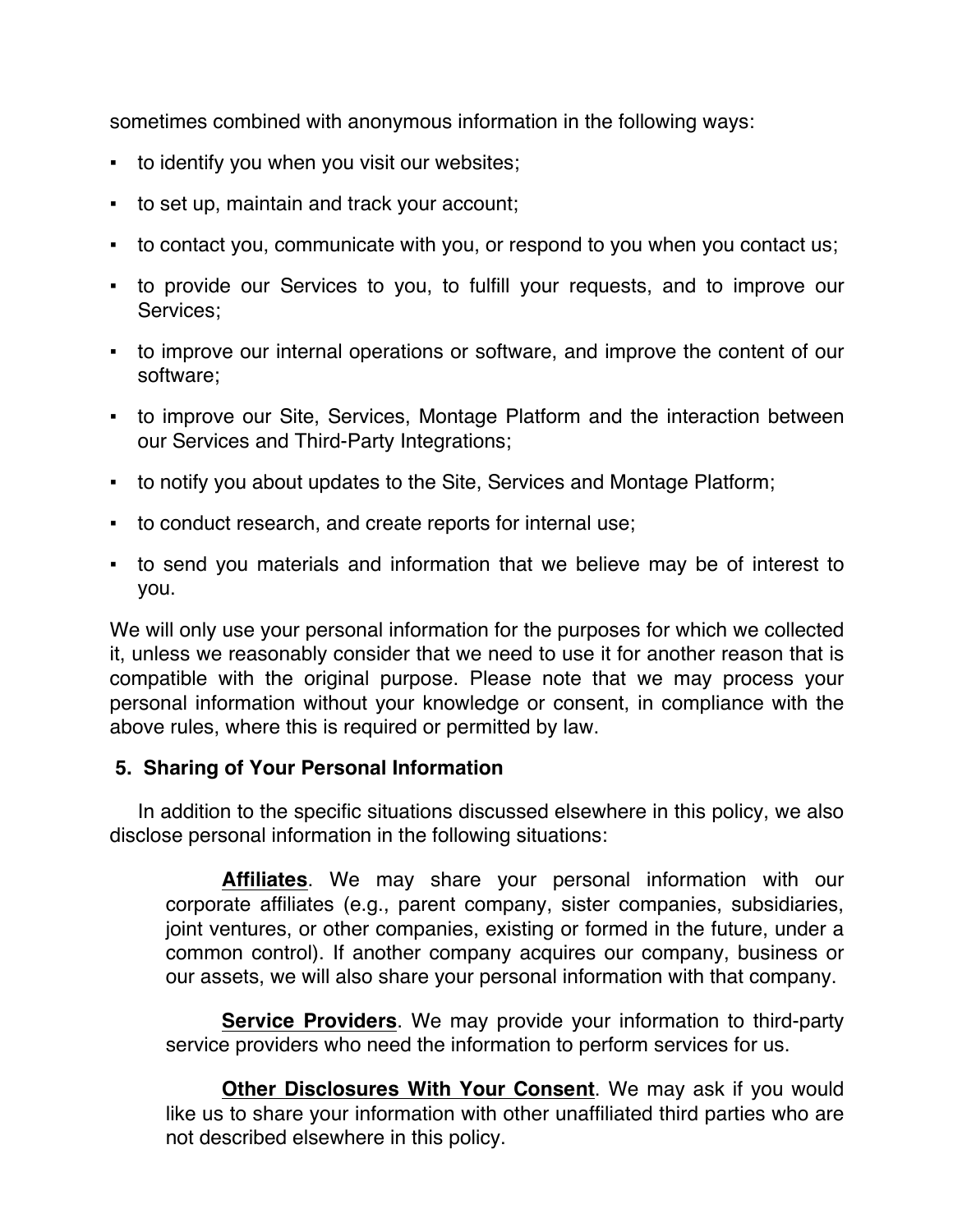**Other Disclosures Without Your Consent**. We may disclose personal information (i) to respond to subpoenas, warrants, court orders, or in connection with any legal or regulatory process, (ii) to establish or exercise our legal rights or defend against legal claims or protect other users, (iii) in order to investigate, prevent, or take action regarding illegal activities, suspected fraud, or as otherwise required by law, (iv) to investigate, prevent, or take action regarding any violation of this Policy or the Agreement, or (v) in an event of our bankruptcy, insolvency, reorganization, receivership, or assignment for the benefit of creditors' rights.

**Merger Acquisition**. We may disclose personal information to third parties to whom we may choose to sell, transfer or merge parts of our business or our assets. Alternatively, we may seek to acquire other businesses or merge with them. If a change happens to our business, then the new owners may use your personal information in the same way as set out in this Policy.

#### **6. Your Choices**

You can make the following choices regarding your personal information:

- **Changes to Your Personal Information**. We rely on you to update and correct your personal information. If your personal information changes, or if you no longer desire to us to retain your personal information, you may correct, update, amend, or delete certain information through the user-interface of the Services or Montage Platform. Some of our websites allow you to modify or delete your account profile. All other Personal Information may be corrected, updated, amended, or deleted by contacting us via email at privacy@montage.ag.
- **Deletion of Your Personal Information**. Typically we retain your personal information for the period necessary to provide you access to the Site, Services or Montage Platform, or to fulfill the purposes outlined in this policy, unless a longer retention period is required or permitted by law. You may, however, request that we delete your personal information. All requests must be directed to us at privacy@montage.ag. We may also decide to delete your data if we believe that the data is incomplete, inaccurate or that our continued use and storage are contrary to our obligations to other individuals or third parties. Please note that even if you have asked us to delete your personal information we may be required to keep certain information and not delete it, or keep this information for a certain time, in which case we will comply with your deletion request only after we have fulfilled such time requirements. When we delete personal information it will be removed from our active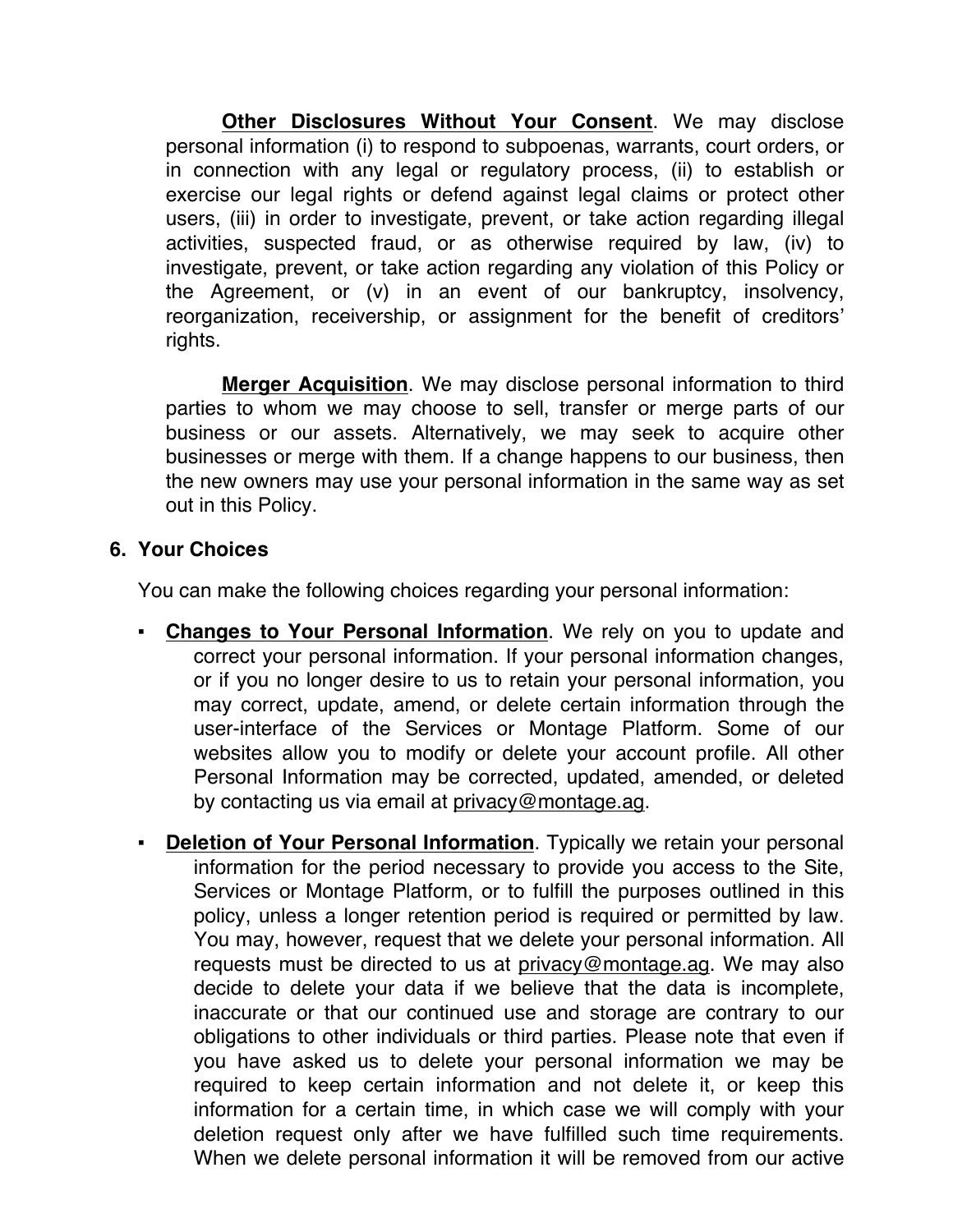database, but it may remain in archives. In addition, we may keep your personal information as needed to comply with our legal obligations, if it relates to a public interest, public health, scientific or historical research purposes, or statistical purposes, to resolve disputes and/or to enforce any of our agreements.

- **Example 2 Figure 1 Access to Your Personal Information**. Upon your request, we will provide you with the personal information we have collected about you. However we may charge you if you make multiple, redundant or excessive requests for your personal information.
- **Other Requests**. If you do not want us to use your personal information in a particular way, you may bring this to our attention and request that we stop or change the way we use your personal information. Any such request will not affect the lawfulness of any processing carried out before the request was made. However, if your request will make it difficult or impossible for us to provide our services to you, fulfilling your request may cause us to discontinue providing services to you.

If you have any questions, concerns, comments or complaints regarding our use of your personal information you may contact us via email at privacy@montage.ag.

## 7. **How We Protect Personal Information**

No method of transmission over the Internet, or method of electronic storage is fully secure. We use commercially reasonable physical, electronic, and procedural measures to safeguard your personal information against loss, theft, and unauthorized use, disclosure, or modification, but no company, including us, can fully eliminate security risks connected to handling information on the Internet. For example, your personal information may be affected by actions outside of our control, such as computer "hacking" and physical theft. Therefore, we cannot guarantee the security of any personal information that you transfer over the internet to use and any such transmission is at your own risk. We have implemented security measures to protect personal information including without limitation, each of the following:

- all network traffic requires a secure channel (HTTPS via SSL or TLS);
- all database requests are routed through a security layer to validate the request;
- all API requests are validated as cross-origin requests, to mitigate XSS attacks;
- user passwords are encrypted;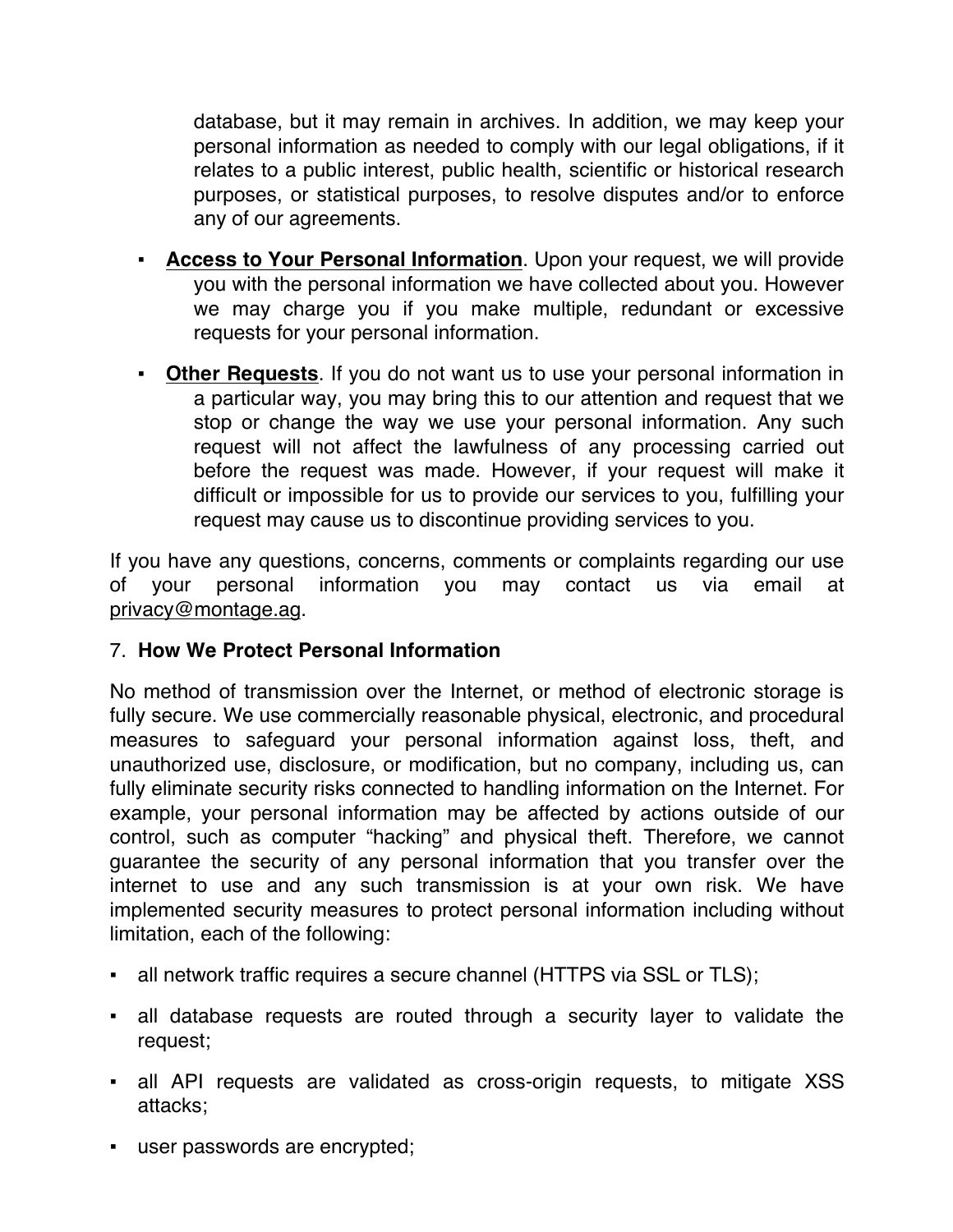- requests to public API endpoints (e.g. log-in requests) are throttled;
- session payloads (i.e. log-in responses) are encrypted on the server;
- and other measures.

**WE ARE NOT RESPONSIBLE FOR THIRD-PARTY CIRCUMVENTION OF ANY PRIVACY SETTING OR SECURITY MEASURES ON THE SITE, SERVICES OR MONTAGE PLATFORM AND YOU ACKNOWLEDGE AND AGREE THAT YOU PROVIDE YOUR PERSONAL INFORMATION AT YOUR OWN RISK.** If you know or become aware of any security violations, please contact us immediately at privacy@montage.ag.

#### **8. Cookies and Other Web Devices**

**Cookies**. We may use browser cookies or local storage to keep and track your information. A browser cookie is a small file placed on the hard drive of your computer. Unless you have adjusted your browser setting so that it will refuse cookies, our system will issue cookies when you direct your browser to the Site. If you view our website without changing your cookie settings, you are indicating your consent to receive all cookies from the website. You may refuse to accept browser cookies by activating the appropriate setting on your browser. However, if you select this setting you may be unable to access certain parts of the Site, Services or the Montage Platform, and some features and functionality of the Site, Services or the Montage Platform may not operate as expected. You can remove cookies by following directions provided in your Internet browser's help file, provided, however, that by doing so, you may not be able to utilize the Site, Services, or Montage Platform or certain portions or functionality thereof.

**Web Beacons**. Pages within our Site, Services, Montage Platform and our emails may contain small electronic files known as web beacons (also referred to as clear gifs. pixel tags and single-pixel gifs) that permit us, for example, to count users who have visited those pages or opened an e-mail and for other related website statistics (for example, recording the popularity of certain content and verifying system and server integrity).

**Collection of Personal Information by Third-Party Tools**. The Site, Services and Montage Platform may also contain third-party tracking tools from our service providers, an example of which includes Google Analytics. Such thirdparties may use cookies and application programming interfaces on our Site or through the Services or the Montage Platform to enable them to collect and analyze user information on our behalf. When you established an account with us, you were requested to provide your consent to allow third parties to collect personal information about you, and you were informed that any of your personal data collected by third parties would Not be governed by this Policy, but would instead be governed by the privacy policies of each third party, links to which are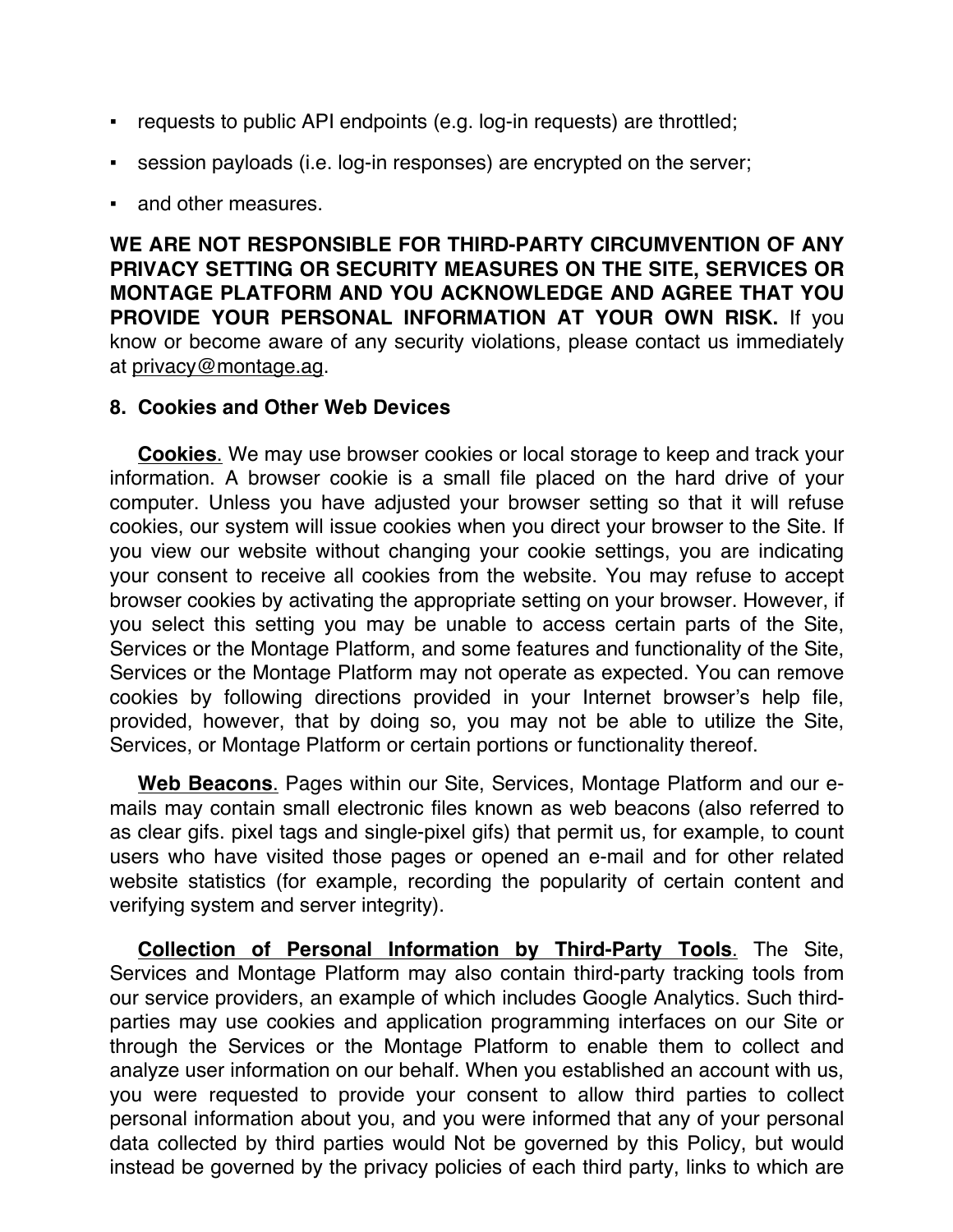provided below. If you do not wish to allow third parties to collect personal information about you, then you should not provide your consent, and you will not be given access the Site, Services or Montage Platform.

**Third-Party Websites, Products, Services, Content, And Links**. Third-party providers of integrations, websites, products, services, content or links ("Third Party Applications") may collect your personal information or other information (including, without limitation, via tracking technologies like cookies or web beacons) and use such information and anonymous information regarding your interaction with the Third-Party Application that they deliver and with which you interact. Your browsing and interaction on any Third-Party Applications, including those that have a link on our Site or through the Services or Montage Platform, are subject to that third-party's own rules and policies. A list of third-party providers that we may use in providing our Site, Services and Montage Platform is set forth below, along with links to the privacy policies of each such third party. **Please be aware that this Policy does NOT apply to third-party use of any information that the third party collects through Third-Party Applications, but will instead be governed by the privacy policy of each such third party, links to which are provided below**:

**STRIPE** – This is our third-party payment processor. When you submit payment for access and use of the Site, Services, and/or Montage Platform Stripe will collect, on our behalf, your name, billing address, and complete credit card information, or your bank account information, that enables us to receive your payment. We do not control Stripe or its payment processing services. The Stripe Privacy Policy is available at https://stripe.com/privacy.

**CHAMELEON** – This third party collects user e-mail and name, and provides a tour feature to guide our users through our product. The Chameleon Privacy Policy is available at https://www.trychameleon.com/privacy.

**FULL STORY** – This third party collects user e-mail, name, browsing history, screen shots, browser action/event data, and provides play-back of user browsing actions so we can resolve issues that may arise from the user's interaction with our Site, Services and/or Platform. The Full Story Privacy Policy is available at https://www.fullstory.com/legal/privacy/.

**INTERCOM** – This third party stores user ID, e-mail, and name, provides direct messaging between a user and our support staff, and provides support documentation for our users.The Intercom Terms & Policies is available at https://www.intercom.com/terms-and-policies.

**SENTRY** – This third party stores user e-mail and name, and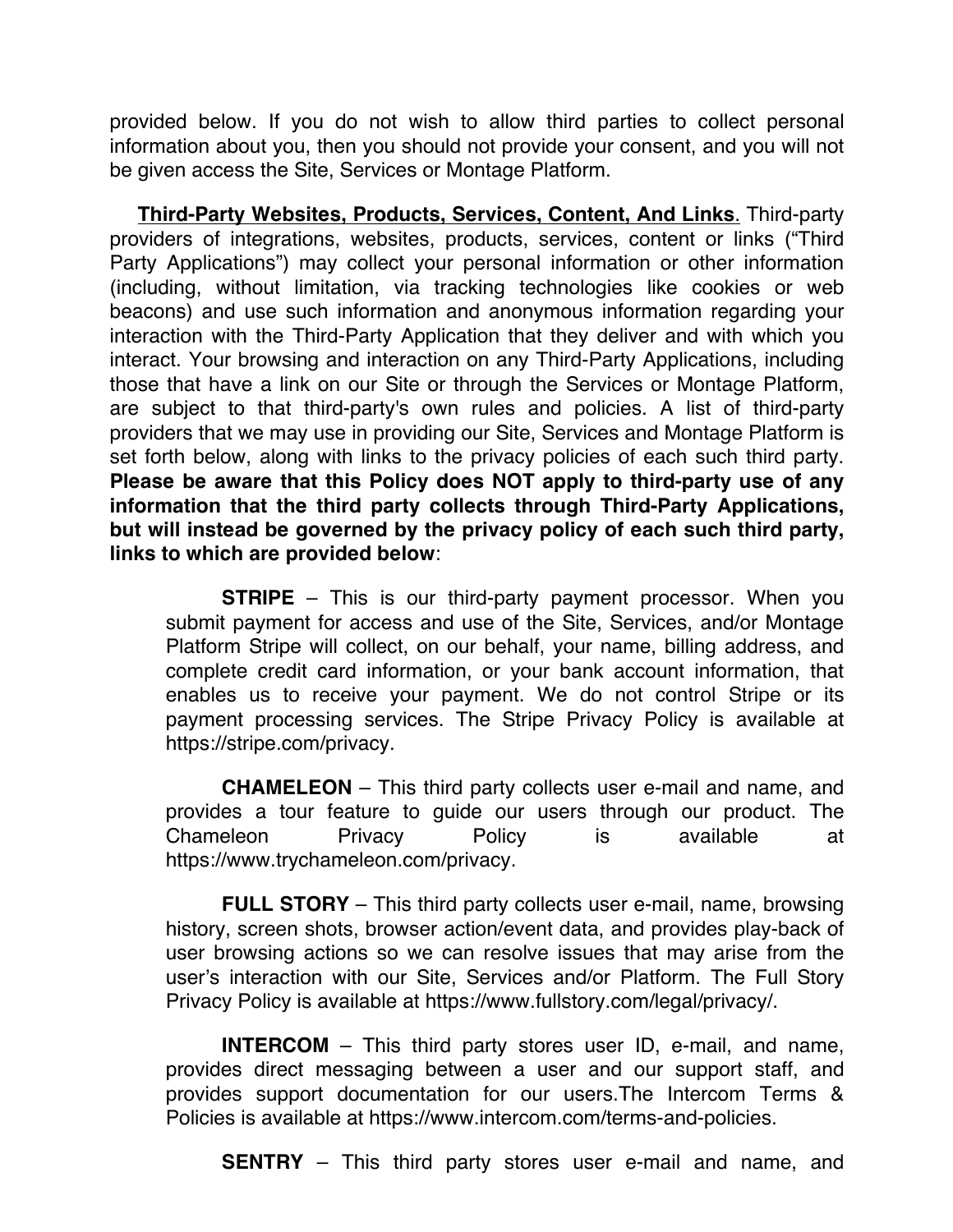provides error tracking so we can resolve issues with the application. The Sentry Privacy Policy is available at https://sentry.io/privacy/.

**HOTJAR** – This third party collects user e-mail, name, and browsing history as a user visits different pages using a first-party cookie. The Hotter Privacy Policy is available at https://www.hotjar.com/legal/policies/privacy.

**GOOGLE ANALYTICS** – This third party collects and processes data on behalf of our clients, pursuant to their instructions. Our customers are data controllers who retain full rights over the collection, access, retention, and deletion of their data at any time. The Google Privacy & Terms is available at https://policies.google.com/technologies/partner-sites.

**FACEBOOK PIXEL** – To provide the Facebook Products, we must process information about you. The type of information that we collect depends on how you use our Products. You can learn how to access and delete information that we collect by visiting the Facebook settings and Instagram settings. The Facebook Data Policy is available at https://www.facebook.com/policy.php. The Instagram Privacy Policy is available at https://help.instagram.com/402411646841720.

- If you wish, you may independently establish accounts with either Google Drive and/or Dropbox to store your data, and you may then give Montage access to that data. **Please be aware that this Policy does NOT apply to any personal information collected by either Google Drive or Dropbox, and that any data collected by Google Drive or Dropbox will instead be governed by their individual privacy policies, links to which are provided below.**
- **GOOGLE DRIVE** The Google Drive Privacy & Terms is available at https://policies.google.com/privacy.
- **DROPBOX** The Dropbox Privacy Policy is available at https://www.dropbox.com/privacy.

### **9. Transmission of Data to Other Countries.**

Your personal information is processed in the United States where privacy laws may be less stringent than the laws of your country and where the government, courts, or law enforcement may be able to access your information. By submitting your personal information to us you agree to the transfer, storage and processing of your information in the United States.

### **10. Children**